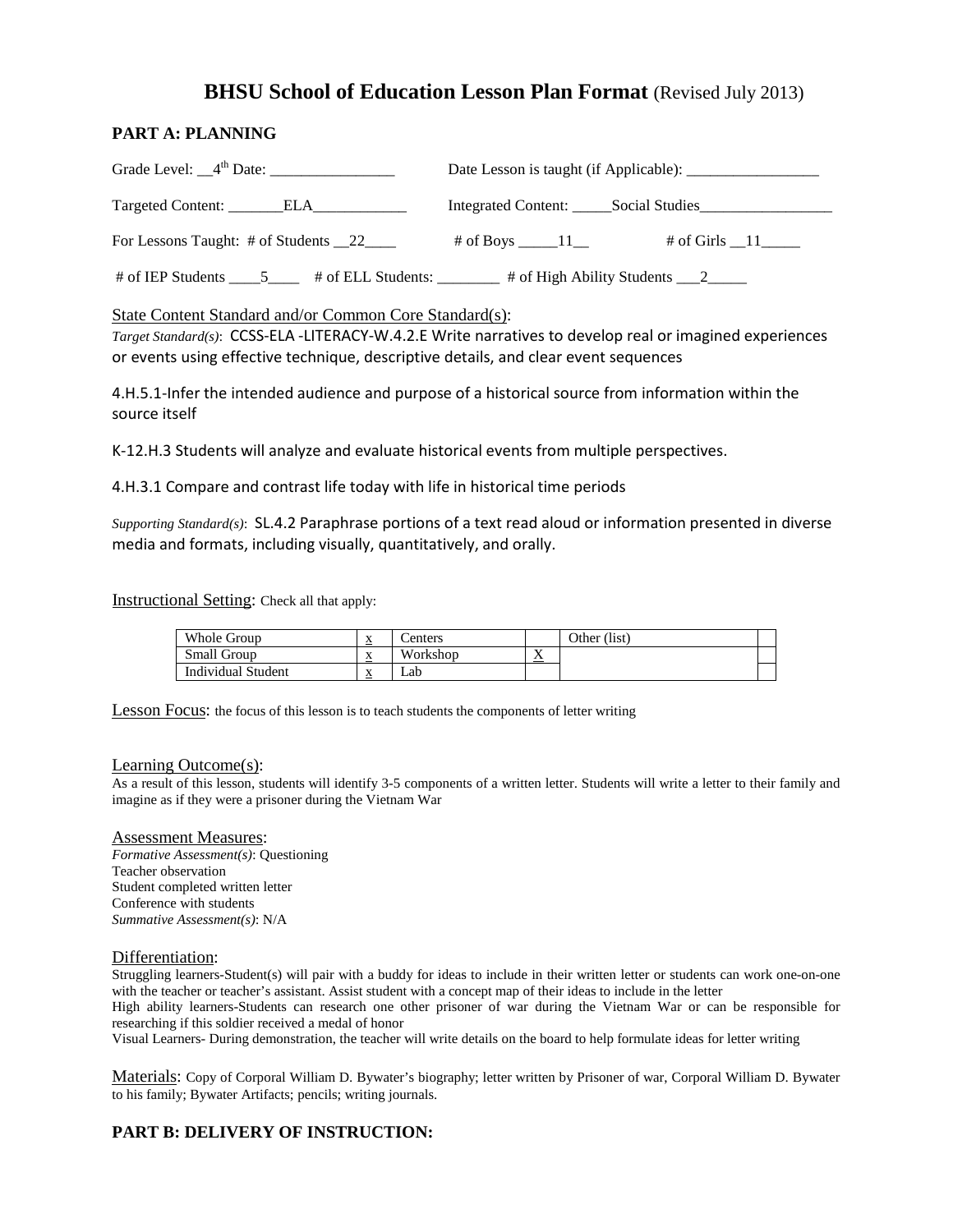Introduction: Tell students they will learn about the components of a written letter.

 The only thing way you could reach them is to write a letter home. What would you tell them?" Pre-discussion: "Imagine if you were being held as a prisoner and you were far away from your families.

 in February of 1951, he and his unit were captured near Hoengsong, South Korea. While he was a prisoner of war, he was able to send a letter to his family, and we have a copy of that letter to look at Introduction to Materials: Corporal William D. Bywater served in the Army during the Korean War, and today.

(**Note**: For more information on Bywater,

visi[t http://koreanwarmemorial.sd.gov/SearchEngineForm/profiles/27.htm.](http://koreanwarmemorial.sd.gov/SearchEngineForm/profiles/27.htm) Information and artifacts were provided by his family.)

### Procedures of Teaching and Learning:

- 1. Discuss the Vietnam War and biography of Corporal William D. Bywater
- 2. Read a letter written by prisoner of war, Corporal William D. Bywater to loved ones during the Vietnam War. (Print out the letter or use a document camera).
- 3. Ask students to pay close attention to details in the letter.
- 4. Discuss the components of a written letter and have them identify the following in Bywater's letter:
	- Heading
	- Introduction or Greeting
	- Body
	- Closing
	- Signature
- 5. Inform students of the importance of writing a letter. Discuss different ways to write letters. **Informal versus Formal** 
	- Informal-friendly, personal
	- Formal-business or professional
- ideas of what they might include in the body of their letters. Write student ideas on the board 6. Ask students to think carefully about what they would share in their letters home to family. Share
	- a. **Examples of what students could write about: how they are doing, how they are being treated, the war, what life is like, how much they miss their family, what they miss most about home, etc.**
- **7.** Following the reading, ask students to discuss with their shoulder partner what moved them as the letter was read aloud. (Observe and make note of student responses to share during closure).
- **8.** Tell students they will have opportunities for practice of letter writing. ( To aid students in this process, have them map out their ideas on a concept map or graphic organizer)
- **9.** To inspire students in their writing, allow students to look through the primary resources from the prisoner of war.
- **10.** Students will be sent to their desks to write independently. **(**During independent writing period, confer with students on their writing).